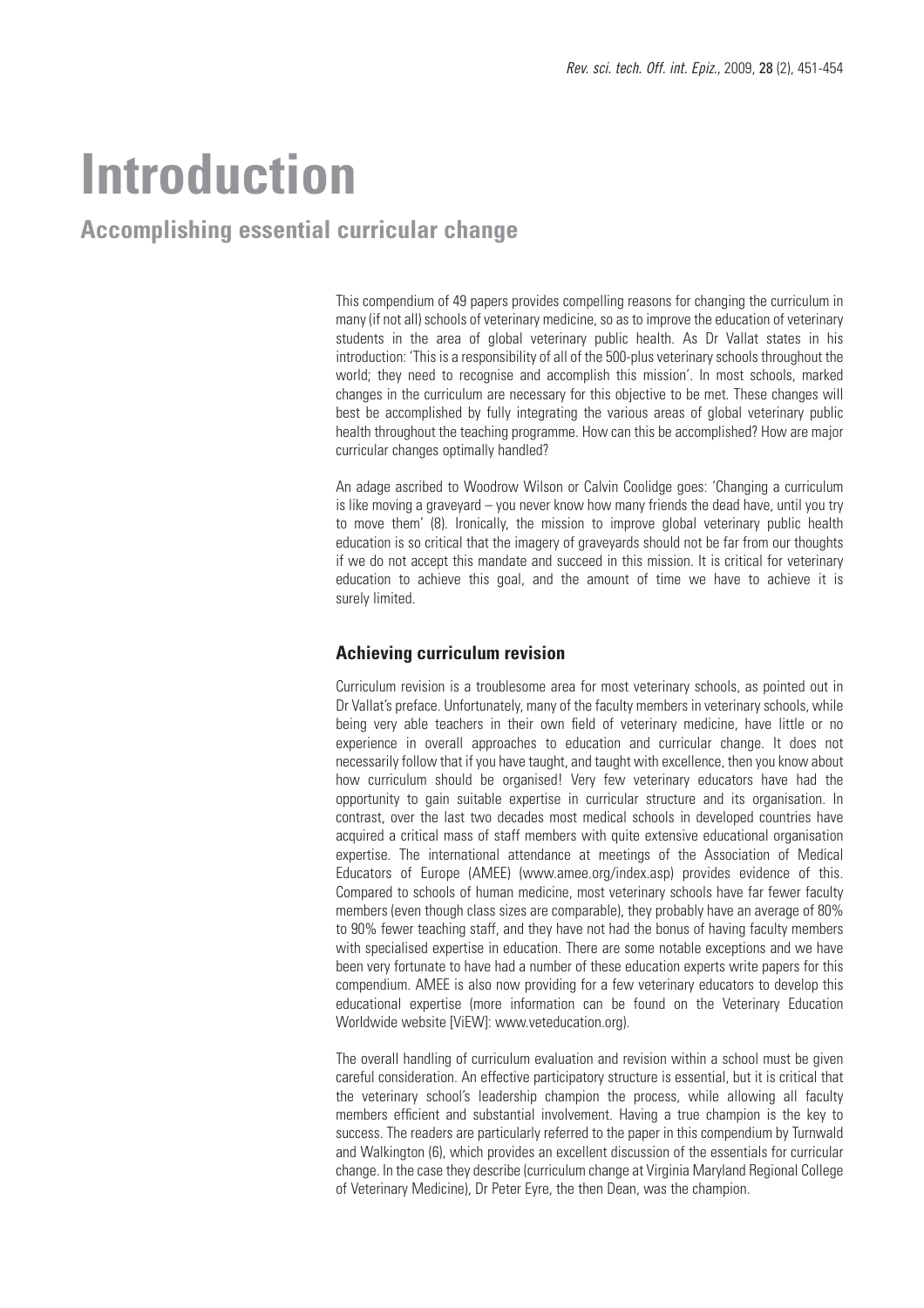Over the last 10-15 years, it has become apparent that it is important to approach curricular change from the top down. In hindsight this makes perfect sense. The first aircraft that was built was designed to fly. Now aeroplanes are built for special purposes: to fly faster, to fly longer distances, to carry large cargos, even to go into space, each now designed for a specific purpose – not singularly to meet all these purposes. Similarly, veterinary curriculum revision should now be undertaken from the top down to address the need for major improvements.

The initial thrust for top-down planning for health sciences curricula came from the Medical School Objectives Project of the Association of American Medical Colleges (AAMC) in the mid 1990s (www.aamc.org/meded/msop/start.htm). The study concluded that a curriculum (medical, veterinary or other) should be based upon a defined set of competencies in the primary areas of knowledge and understanding, skills, and professional characteristics that all students should have attained and demonstrated by the time of their graduation. Step one of curricular change, therefore, is to define the set of student competencies that a school determines its students should have when they graduate. Once these have been defined, step two is to create a curriculum that will provide students with the necessary opportunities to acquire (and demonstrate) all of these competencies. This approach ensures that the revised curriculum is directed specifically to the product expected. This is an essential principle. Some of the professional competencies may well be those expected of a student upon admission, while the majority of the others will be attained during the veterinary school experience.

Several sets of these defined characteristics have now been published (1, 2, 3, 4, 5, 7, 8, 9, 10, 11), with major contributions by several of the authors of this compendium. The veterinary education profession must examine (re-examine?) these sets of defined characteristics against the objectives for essential training in global veterinary public health that have been described in this set of papers. We can then add to these sets of characteristics as needed. The Royal College of Veterinary Surgeons, which has created one of these sets of expected characteristics for graduating veterinary students, has added an additional highly helpful component. It has defined not only 'Day-One Skills' that should have been attained by graduation, but also 'Year-One Competencies' (1), recognising that 'just-graduated veterinarians' should be continuing their education, especially during their first year of professional veterinary activity. Within this continuum of education, it is critical to examine and define what skills should be attained and when. With 'Year-One Competencies' defined, it allows the 'Day-One Skills' to be a more precise reflection of what the veterinary students should achieve during their veterinary school training. It is thus a better set of criteria for what the curriculum should accomplish.

It is only after the expected competencies have been defined that it is appropriate to look at the structure of the curriculum and ask how it can best provide these expected competencies at day one of graduation. It is probably best to approach this stepwise: first with the major elements of curriculum structure, and then with finer refinements and detail, but at all times it is critical to keep the end product in mind.

#### **Pitfalls in curriculum revision**

Significantly altering the curriculum within a veterinary school is not easy. Questions that tend to be addressed early in consideration of curriculum change are: What should the balance be between lectures and small group teaching? In what order should the subjects be taught? Is it better to teach the students early about the clinical relevance of curriculum information, both the newly anticipated and the currently presented, or should they first be grounded in the basic core of information? Who is best to teach the new and the existing subject matter? Should it be the clinician who knows how the subject applies to veterinary medical care, or should it be a basic scientist with a firm base in the subject's underlying principles? What approaches to teaching should the school pursue to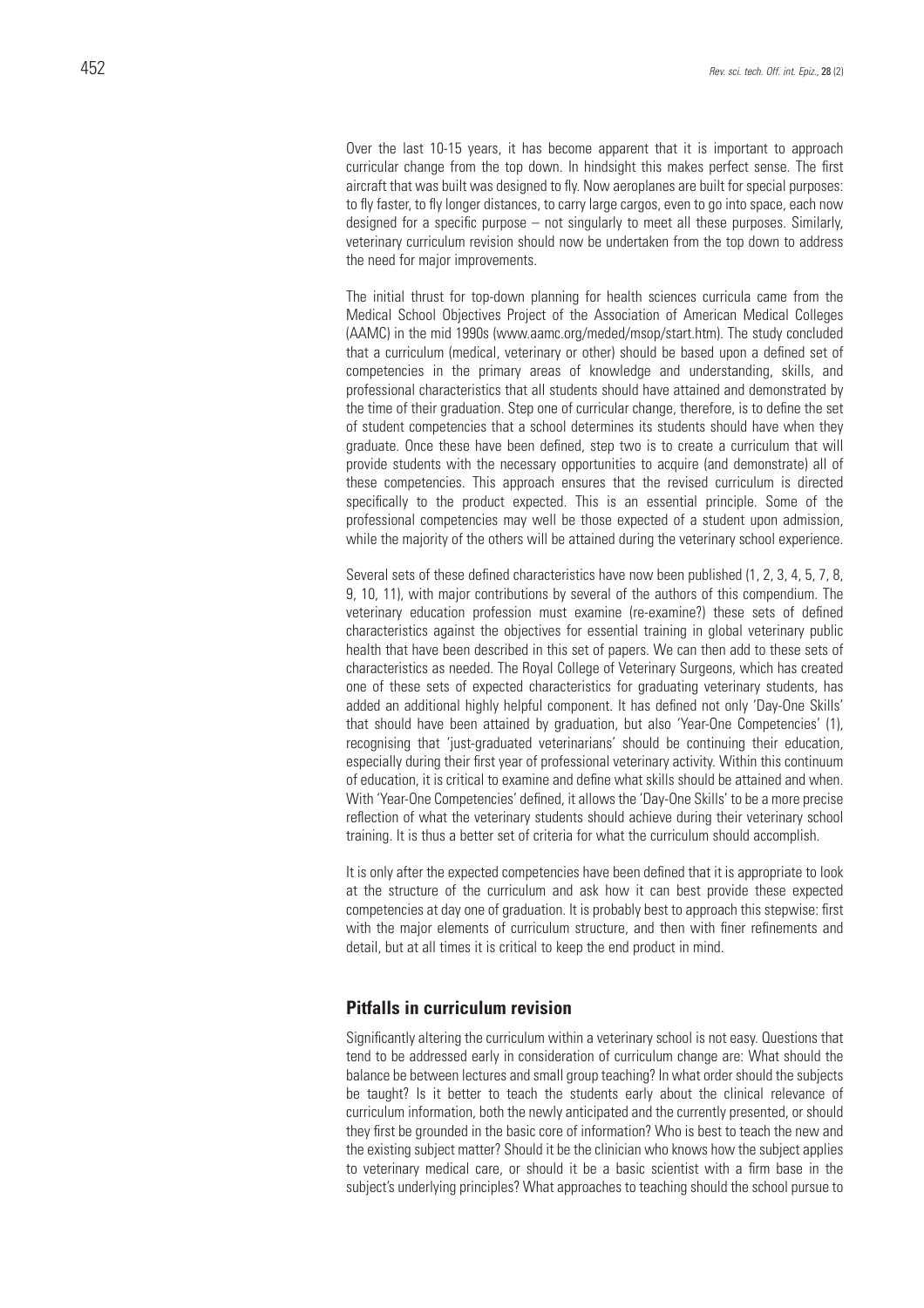meet the new objectives and address current concerns? How much laboratory work is required for students to gain a firm grounding in specific subjects and how much is needed for specific practice? What should the priorities be when resources are limited?

Often, once curriculum change has been initiated, these and many other such questions consume many hours of discussion among the faculty members. For anyone who has been embroiled in curriculum revision, these questions are probably ones that they have heard debated at meetings and in the corridors – sometimes with considerable emotion and with competition between different staff members. Attempting to address these questions often derails the underlying purpose for considering a curriculum change. Very often, these types of issues cause the endeavour to become a bottom-up process. All of these are important questions that need to be addressed, but they need to be considered within the context of the end product that is to be created. In the absence of this type of consideration, debating such questions is often meaningless. For several of these questions there will be different answers, as a given approach can help meet a specific component of the end product. The questions posed above are key in helping to meet the objectives of curriculum change, but they are blind alleys if addressed in isolation.

#### **Demonstrating effective change**

п

Once a curriculum change has been made, it is rare that an analysis is performed to determine if it has met its objectives. This is a serious problem that needs correction. Some of the papers in this compendium illustrate the type of study that is needed. Without a thorough evaluation it would be unwise to assume that a proposed medication for a specific clinical condition was effective, the same is true for curricular change. We often tend to look at a revised curriculum with rose-coloured glasses and assume its changes are successful, but without statistical validation and defining data, it is impossible to evaluate improvement and change.

Thanks to the authors of these papers my job as Coordinator of this compendium has been exciting, rewarding and thought-provoking, and I am delighted with the extremely high quality of each and every paper. I had many interesting conversations with the authors while preparing this publication and their input has contributed enormously to the range and depth of coverage that has resulted. The authors' breadth of insights have contributed extensively to addressing this critical area for veterinary education around the globe.

> Donal Walsh School of Veterinary Medicine University of California, Davis United States of America